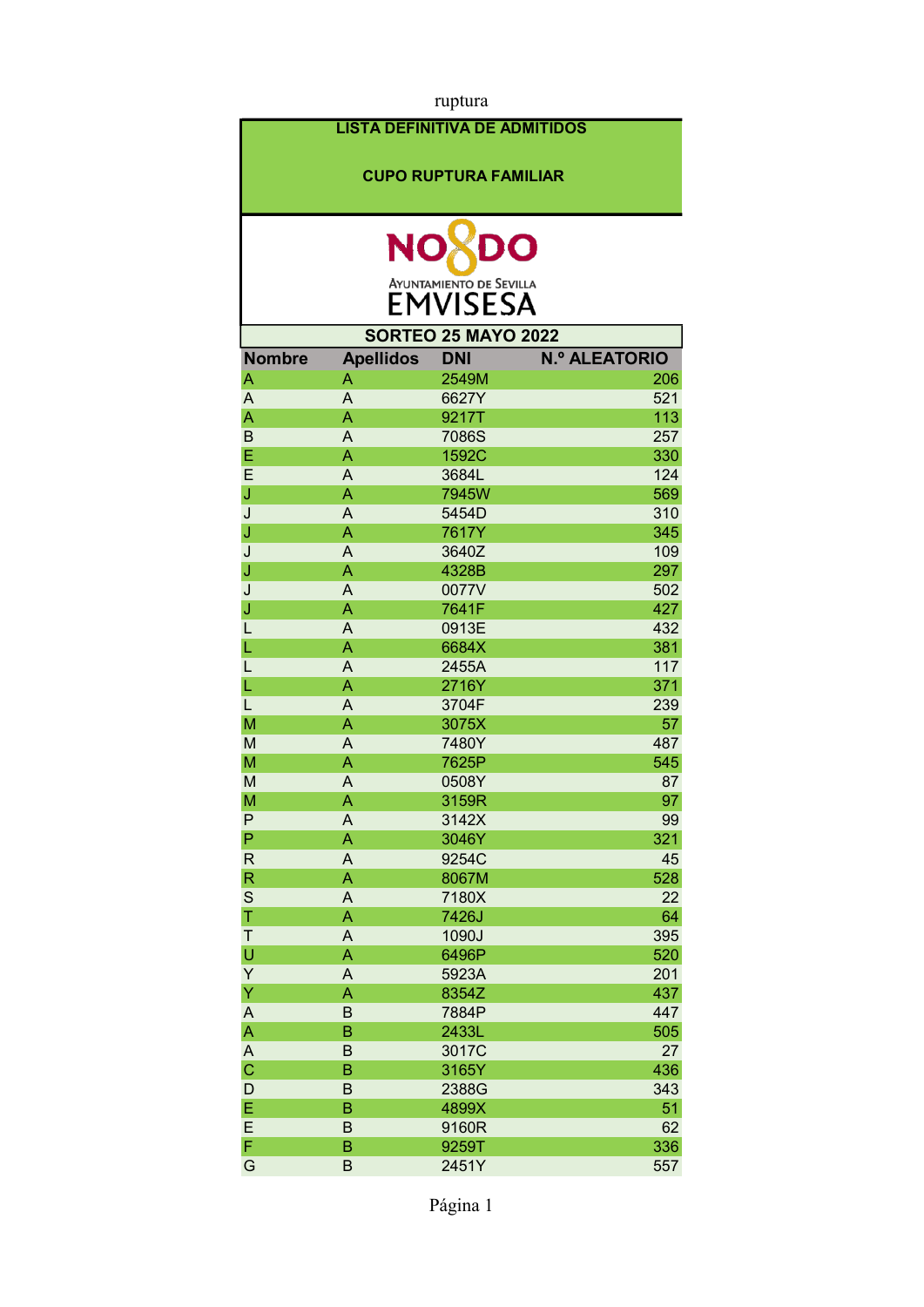| ruptura                   |                               |                                      |                      |
|---------------------------|-------------------------------|--------------------------------------|----------------------|
|                           |                               | <b>LISTA DEFINITIVA DE ADMITIDOS</b> |                      |
|                           |                               |                                      |                      |
|                           |                               | <b>CUPO RUPTURA FAMILIAR</b>         |                      |
|                           |                               |                                      |                      |
|                           |                               |                                      |                      |
|                           | <b>NO</b>                     | DO                                   |                      |
|                           |                               |                                      |                      |
|                           |                               | AYUNTAMIENTO DE SEVILLA              |                      |
|                           |                               |                                      |                      |
|                           |                               | <b>SORTEO 25 MAYO 2022</b>           |                      |
| <b>Nombre</b>             | <b>Apellidos</b>              | <b>DNI</b>                           | <b>N.º ALEATORIO</b> |
| Η                         | B                             | 6079S                                | 537                  |
| J                         | B                             | 0197Y                                | 199                  |
| J                         | B                             | 5075A                                | 60                   |
| J                         | B                             | 9974G                                | 307                  |
| J                         | B                             | 1519E                                | 266                  |
| J                         | B<br>B                        | 6957E                                | 21<br>462            |
| K                         |                               | 2487A                                | 508                  |
| $\mathsf{I}$<br>L         | b<br>B                        | 7002Z<br>9713B                       | 438                  |
| L                         | B                             | 7897C                                | 449                  |
| L                         | B                             | 0888B                                | 309                  |
| M                         | B                             | 1749P                                | 48                   |
| M                         | B                             | 3149M                                | 130                  |
| M                         | B                             | 2265G                                | 514                  |
| M                         | B                             | 2830W                                | 472                  |
| M                         | B                             | 6838P                                | 196                  |
| $\mathsf{R}$              | B                             | 7019F                                | 233                  |
| $\mathsf{R}$              | B                             | 7538F                                | 258                  |
| $\mathsf{R}$              | B                             | 9722V                                | 33                   |
| $\mathsf{R}$              | B                             | 6578Q                                | 469                  |
| S                         | B                             | 5912M                                | 8                    |
| Τ                         | B                             | 8847Q                                | 363                  |
| V                         | B                             | 9948M                                | 448                  |
| Z                         | B                             | 8350E                                | 411                  |
| A                         | $\overline{C}$                | 6040F                                | 532                  |
| $\boldsymbol{\mathsf{A}}$ | $\mathsf C$                   | 9840N                                | 318                  |
| A                         | $\overline{C}$                | 7461H                                | 317                  |
| A                         | $\mathsf C$<br>$\overline{C}$ | 7906S                                | 210                  |
| A                         |                               | 7661A                                | 340<br>168           |
| A<br>A                    | C<br>Ċ                        | 0264F<br>6675K                       | 354                  |
| $\mathsf{C}$              | C                             | 0515D                                | 530                  |
| $\mathsf D$               | Ċ                             | 7376M                                | 484                  |
| D                         | $\mathsf C$                   | 4330V                                | 588                  |
| D                         | Ċ                             | 6015R                                | 396                  |
| E                         | $\mathsf{C}$                  | 0722D                                | 100                  |
| E                         | $\overline{C}$                | 4779X                                | 152                  |
| F                         | $\mathsf C$                   | 1050T                                | 148                  |
| T                         | $\overline{C}$                | 6945H                                | 72                   |
| $\mathsf{I}$              | $\mathsf C$                   | 5072D                                | 226                  |
| J                         | C                             | 7807W                                | 313                  |
| J                         | C                             | 5874C                                | 361                  |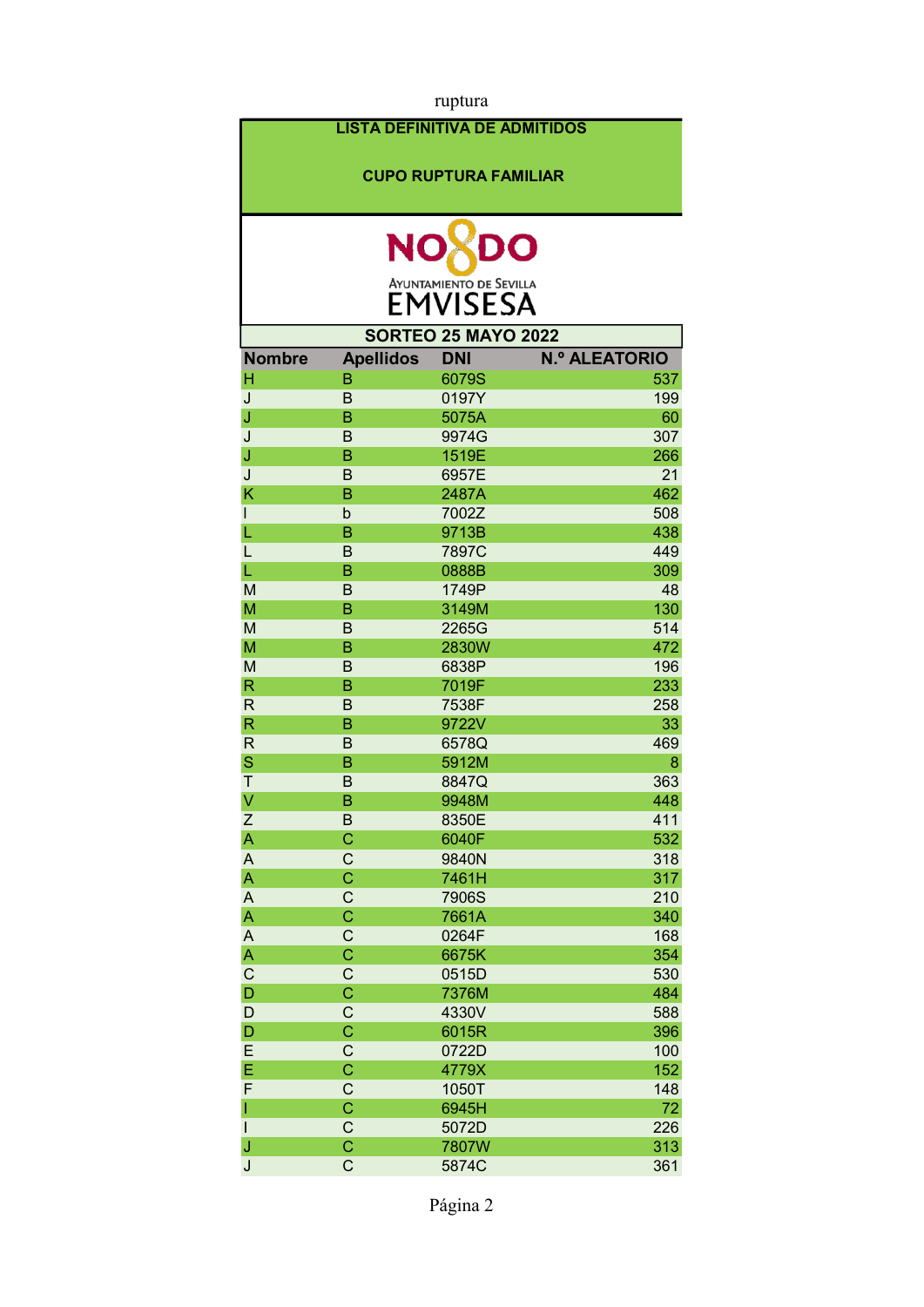| ruptura                 |                            |                                      |                      |  |
|-------------------------|----------------------------|--------------------------------------|----------------------|--|
|                         |                            | <b>LISTA DEFINITIVA DE ADMITIDOS</b> |                      |  |
|                         |                            |                                      |                      |  |
|                         |                            | <b>CUPO RUPTURA FAMILIAR</b>         |                      |  |
|                         |                            |                                      |                      |  |
|                         |                            |                                      |                      |  |
|                         | <b>NO</b>                  | DO                                   |                      |  |
|                         |                            |                                      |                      |  |
|                         |                            | AYUNTAMIENTO DE SEVILLA              |                      |  |
|                         |                            |                                      |                      |  |
|                         |                            | <b>SORTEO 25 MAYO 2022</b>           |                      |  |
| <b>Nombre</b>           | <b>Apellidos</b>           | <b>DNI</b>                           | <b>N.º ALEATORIO</b> |  |
| J                       | C                          | 5829Q                                | 134                  |  |
| J                       | $\mathsf{C}$               | 7549N                                | 568                  |  |
| J                       | Ċ                          | 6096A                                | 425                  |  |
| J                       | C                          | 7322X                                | 358                  |  |
| L<br>L                  | $\overline{C}$<br>C        | 0187G                                | 222<br>416           |  |
| M                       | $\overline{\text{C}}$      | 3145K<br>4660W                       | 410                  |  |
| M                       | $\mathsf{C}$               | 4550G                                | 576                  |  |
| M                       | $\overline{\mathsf{C}}$    | 9237S                                | 74                   |  |
| M                       | $\mathsf{C}$               | 7857T                                | 305                  |  |
| M                       | Ċ                          | 7668P                                | 85                   |  |
| M                       | C                          | 6010A                                | 306                  |  |
| M                       | $\overline{C}$             | 1279B                                | 67                   |  |
| M                       | C                          | 6392D                                | 172                  |  |
| M                       | Ċ                          | 7001C                                | 184                  |  |
| M                       | C                          | 3821Z                                | 133                  |  |
| N                       | C                          | 9710C                                | 489                  |  |
| $\circ$                 | $\mathsf{C}$               | 1295E                                | 159                  |  |
| $\mathsf{R}$            | Ċ                          | 5137T                                | 559                  |  |
| $\mathsf{R}$            | C                          | 0805Y                                | 53                   |  |
| $\overline{\mathsf{R}}$ | $\overline{\text{C}}$      | 6271R                                | 78                   |  |
| $\mathsf{R}$            | $\mathsf C$                | 7725G                                | 516                  |  |
| S<br>$\mathbf S$        | $\mathsf C$<br>$\mathsf C$ | 1705F<br>8163F                       | 103<br>298           |  |
| S                       | $\overline{C}$             | 4189L                                | 93                   |  |
| $\overline{\mathbf{s}}$ | $\mathsf C$                | 6490R                                | 556                  |  |
| $\mathbf S$             | $\overline{C}$             | 1547K                                | 504                  |  |
| Τ                       | $\mathsf C$                | 9457J                                | 202                  |  |
| $\overline{\mathsf{V}}$ | $\overline{C}$             | 9266Y                                | 82                   |  |
| A                       | d                          | 1108D                                | 162                  |  |
| A                       | D                          | 8845A                                | 539                  |  |
| A                       | $\sf d$                    | 0294R                                | 230                  |  |
| A                       | D                          | 8546D                                | 380                  |  |
| A                       | D                          | 7337X                                | 242                  |  |
| $\sf B$                 | D                          | 6753K                                | 223                  |  |
| $\mathsf{C}$            | D                          | 3522E                                | 198                  |  |
| $\mathsf{D}$            | D                          | 2975D                                | 412                  |  |
| $\mathsf D$             | D<br>D                     | 8544F                                | 207                  |  |
| D<br>D                  | D                          | 4802E<br>5068P                       | 142<br>49            |  |
| E                       | D                          | 5842A                                | 533                  |  |
| E                       | D                          | 0338D                                | 248                  |  |
|                         |                            |                                      |                      |  |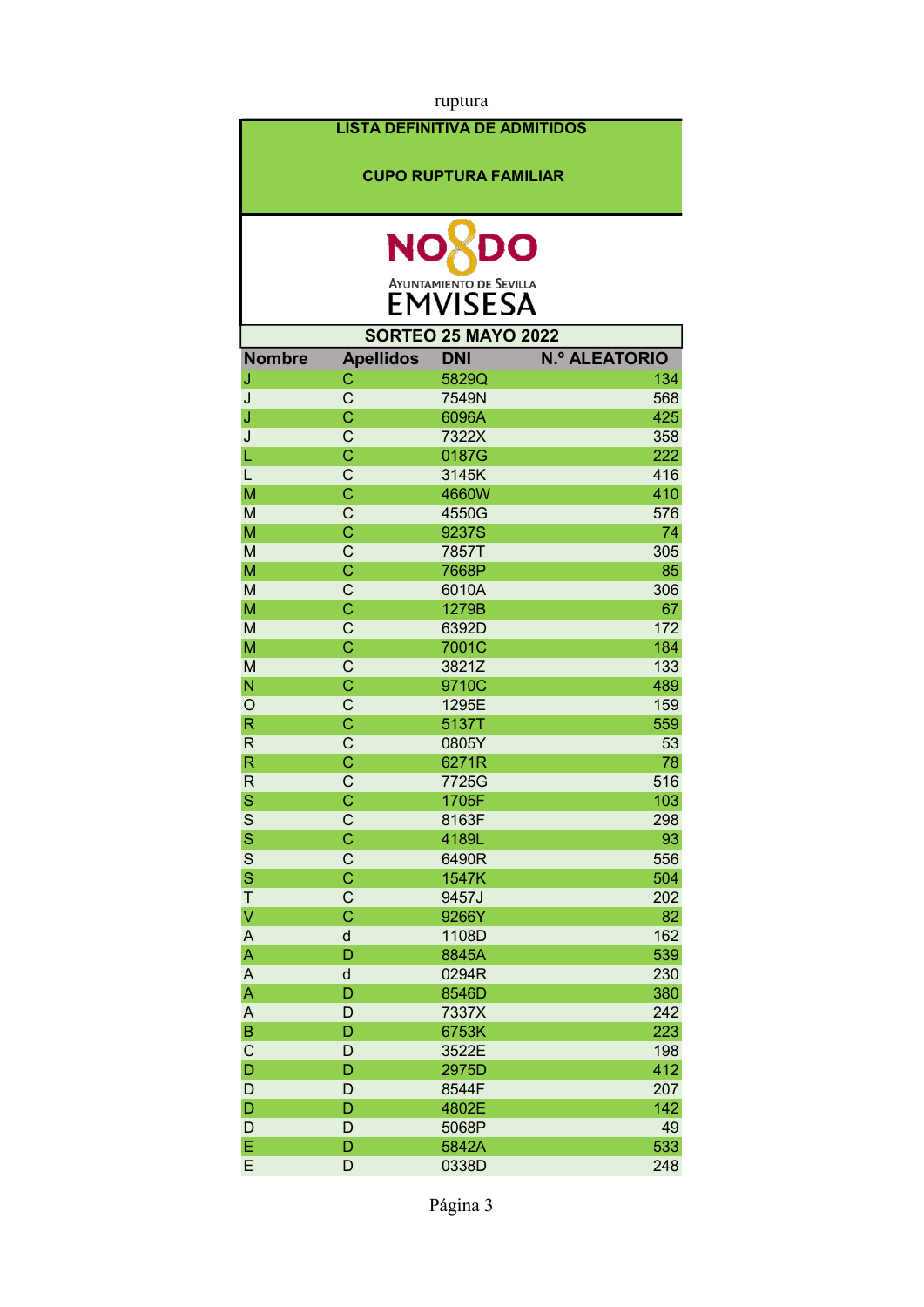| ruptura                 |                                      |                                |                      |
|-------------------------|--------------------------------------|--------------------------------|----------------------|
|                         | <b>LISTA DEFINITIVA DE ADMITIDOS</b> |                                |                      |
|                         |                                      |                                |                      |
|                         |                                      | <b>CUPO RUPTURA FAMILIAR</b>   |                      |
|                         |                                      |                                |                      |
|                         |                                      |                                |                      |
|                         | <b>NO</b>                            | DO                             |                      |
|                         |                                      | <b>AYUNTAMIENTO DE SEVILLA</b> |                      |
|                         |                                      | <b>EMVISESA</b>                |                      |
|                         |                                      | <b>SORTEO 25 MAYO 2022</b>     |                      |
| <b>Nombre</b>           | <b>Apellidos</b>                     | <b>DNI</b>                     | <b>N.º ALEATORIO</b> |
| F                       | D                                    | 2449Z                          | 511                  |
| F                       | D                                    | 1997W                          | 351                  |
| J                       | D                                    | 5537A                          | 125                  |
| L                       | D                                    | 4913P                          | 80                   |
| L                       | D                                    | 9045L                          | 393                  |
| M                       | D                                    | 2764E                          | 367                  |
| M                       | D                                    | 5590V                          | 52                   |
| M                       | D                                    | 2903Y                          | 28                   |
| M                       | D                                    | 0823K                          | 18                   |
| $\mathsf{P}$            | D                                    | 0881B                          | 403                  |
| $\overline{\mathsf{R}}$ | D                                    | 8691Y                          | 549                  |
| S                       | D                                    | 9315D                          | 486                  |
| A                       | E                                    | 3417L                          | 282                  |
| A                       | E                                    | 5686A                          | 105                  |
| J                       | E                                    | 5397P                          | 174                  |
| K                       | E                                    | 8142Y                          | 235                  |
| M                       | Ė                                    | 8611Z                          | 246                  |
| N                       | E                                    | 3765W                          | 473                  |
| $\mathsf{R}$            | E                                    | 8822C                          | 289                  |
| $\mathsf{R}$            | E                                    | 2208D                          | 327                  |
| Ζ                       | Ė                                    | 6125M                          | 509                  |
| A                       | F                                    | 2781Z                          | 512                  |
| A                       | F                                    | 6146F                          | 161                  |
| A                       | F                                    | 4707Q                          | 59                   |
| A                       | F                                    | 1403P                          | 454                  |
| A                       | F                                    | 2005S                          | 592                  |
| $\mathbf C$             | F                                    | 8290D                          | 58                   |
| E                       | F                                    | 8319P                          | 399                  |
| F                       | F                                    | 2375E                          | 333                  |
| $\mathsf{I}$            | F<br>F                               | 1267A                          | 293                  |
| $\mathbf{I}$<br>J       | F                                    | 0792A<br>6945V                 | 475<br>200           |
| J                       | F                                    | 4601E                          | 4                    |
| J                       | F                                    | 4929Q                          | 547                  |
| J                       | F                                    | 8229G                          | 32                   |
| L                       | F                                    | 0691X                          | 554                  |
| L                       | F                                    | 6786V                          | 286                  |
| M                       | F                                    | 0623P                          | 291                  |
| M                       | F                                    | 3660M                          | 276                  |
| M                       | F                                    | 8836G                          | 16                   |
| M                       | F                                    | 9171J                          | 328                  |
| M                       | F                                    | 1793Z                          | 463                  |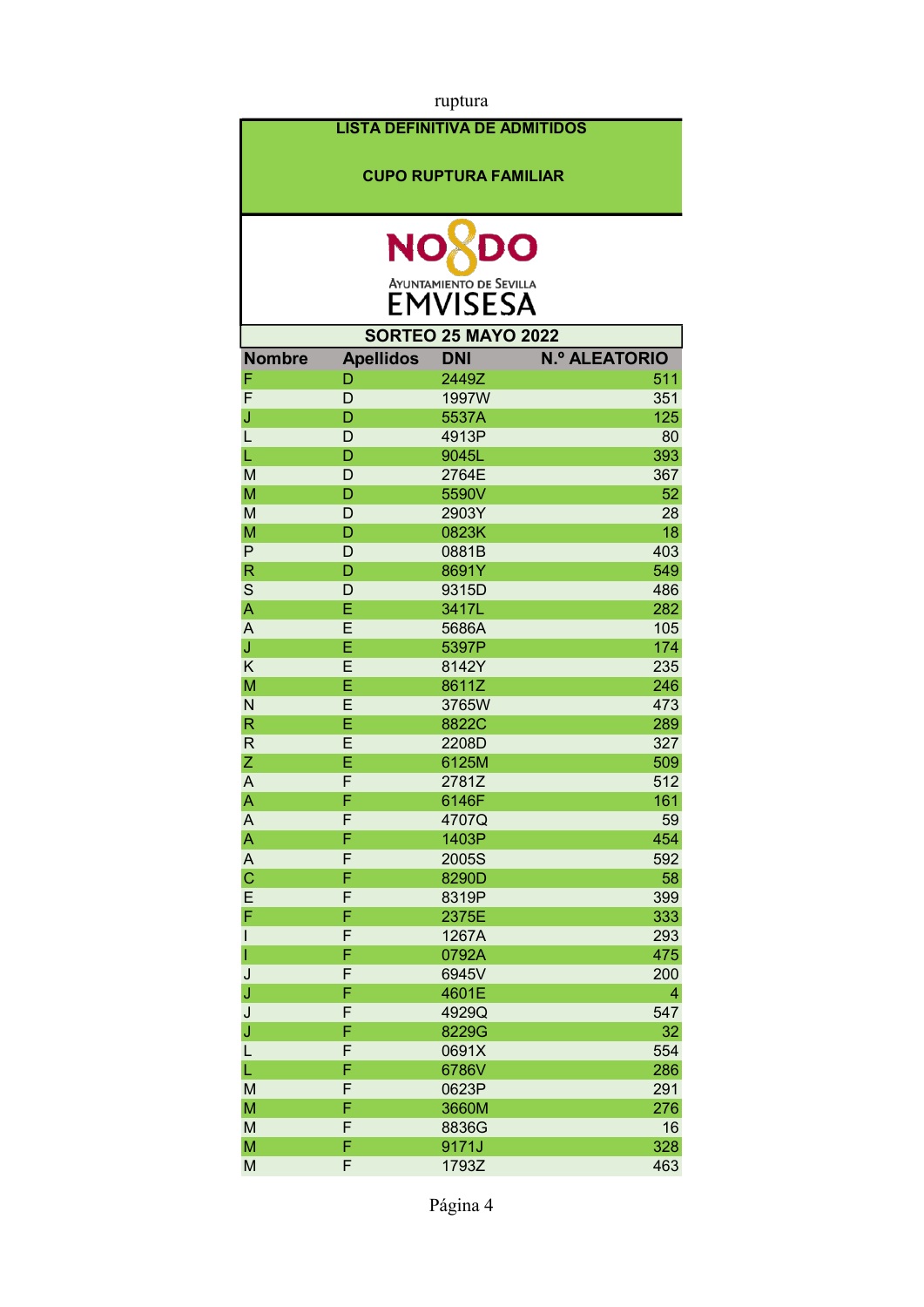|                         |                                      | ruptura                                           |                      |
|-------------------------|--------------------------------------|---------------------------------------------------|----------------------|
|                         | <b>LISTA DEFINITIVA DE ADMITIDOS</b> |                                                   |                      |
|                         |                                      | <b>CUPO RUPTURA FAMILIAR</b>                      |                      |
|                         | <b>NC</b>                            | DO                                                |                      |
|                         |                                      | <b>AYUNTAMIENTO DE SEVILLA</b><br><b>EMVISESA</b> |                      |
|                         |                                      | <b>SORTEO 25 MAYO 2022</b>                        |                      |
| <b>Nombre</b>           | <b>Apellidos</b>                     | <b>DNI</b>                                        | <b>N.º ALEATORIO</b> |
| M                       | F                                    | 8469L                                             | 370                  |
| N                       | F                                    | 8329L                                             | 428                  |
| $\overline{\mathsf{R}}$ | F                                    | 3062E                                             | 14                   |
| $\mathsf{R}$            | F                                    | 3330L                                             | 194                  |
| $\mathsf{R}$            | F                                    | 2467C                                             | 243                  |
| $\mathsf{R}$            | F                                    | 4863R                                             | 562                  |
| $\mathbf S$             | F                                    | 4294R                                             | 137                  |
| S                       | F                                    | 0670D                                             | 346                  |
| Ÿ                       | F                                    | 0310V                                             | 191                  |
| A                       | G                                    | 2480C                                             | 277                  |
| A                       | G                                    | 8122H                                             | 315                  |
| A                       | G                                    | 2366A                                             | 104                  |
| A                       | G                                    | 6412C                                             | 500                  |
| $\overline{A}$          | G                                    | 8629W                                             | 219                  |
| A                       | G                                    | 2138S                                             | 107                  |
| A                       | G                                    | 9357X                                             | 212                  |
| D                       | G                                    | 1756Z                                             | 401                  |
| D                       | G                                    | 9528S                                             | 278                  |
| E                       | G                                    | 5287J                                             | 23                   |
| E                       |                                      |                                                   |                      |
|                         | G                                    | 8667C                                             | 269                  |
| E                       | G                                    | 5280V                                             | 46                   |
| E                       | G                                    | 4292T                                             | 175                  |
| F                       | G                                    | 1508L                                             | 414                  |
| F                       | G                                    | 0288W                                             | 413                  |
| F                       | G                                    | 4971Q                                             | 499                  |
| F                       | G                                    | 3972W                                             | 357                  |
| F                       | G                                    | 6007P                                             | 560                  |
| F                       | G                                    | 5426E                                             | 171                  |
| ı                       | G                                    | 9536N                                             | 182                  |
| J                       | G                                    | 5331T                                             | 372                  |
| J                       | G                                    | 3226P                                             | 304                  |
| J                       | G                                    | 5545E                                             | 240                  |
| J                       | G                                    | 7113K                                             | 571                  |
| J                       | G                                    | 1640M                                             | 536                  |
| J                       | Ġ                                    | 0262C                                             | 406                  |
| J                       | G                                    | 5942W                                             | 151                  |
| L                       | G                                    | 7759D                                             | 236                  |
| L                       | G                                    | 4994N                                             | 86                   |
| L                       | G                                    | 6646K                                             | 77                   |
| M                       | G                                    | 1112M                                             | 350                  |
| M                       | G                                    | 8887Y                                             | 550                  |
| M                       | G                                    | 7834F                                             | 481                  |
|                         |                                      |                                                   |                      |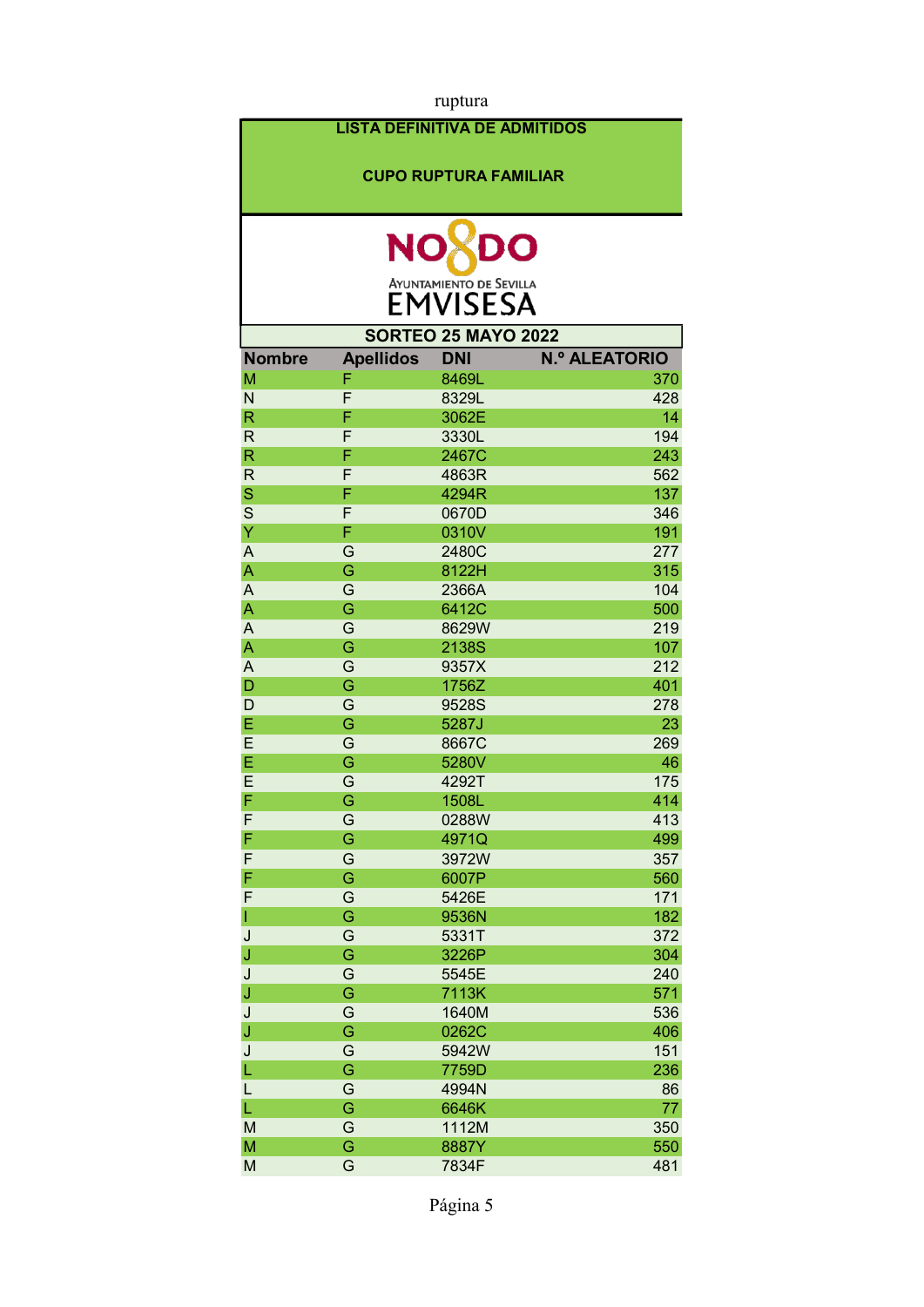|                                                                                                                                                                                                                                                                                                                                                                                                                                                          |                                      | ruptura                        |                      |
|----------------------------------------------------------------------------------------------------------------------------------------------------------------------------------------------------------------------------------------------------------------------------------------------------------------------------------------------------------------------------------------------------------------------------------------------------------|--------------------------------------|--------------------------------|----------------------|
|                                                                                                                                                                                                                                                                                                                                                                                                                                                          | <b>LISTA DEFINITIVA DE ADMITIDOS</b> |                                |                      |
|                                                                                                                                                                                                                                                                                                                                                                                                                                                          |                                      | <b>CUPO RUPTURA FAMILIAR</b>   |                      |
|                                                                                                                                                                                                                                                                                                                                                                                                                                                          |                                      |                                |                      |
|                                                                                                                                                                                                                                                                                                                                                                                                                                                          | <b>NO</b>                            | DO                             |                      |
|                                                                                                                                                                                                                                                                                                                                                                                                                                                          |                                      |                                |                      |
|                                                                                                                                                                                                                                                                                                                                                                                                                                                          |                                      | <b>AYUNTAMIENTO DE SEVILLA</b> |                      |
|                                                                                                                                                                                                                                                                                                                                                                                                                                                          |                                      | EMVISESA                       |                      |
|                                                                                                                                                                                                                                                                                                                                                                                                                                                          |                                      | <b>SORTEO 25 MAYO 2022</b>     |                      |
| <b>Nombre</b>                                                                                                                                                                                                                                                                                                                                                                                                                                            | <b>Apellidos</b>                     | <b>DNI</b>                     | <b>N.º ALEATORIO</b> |
| M                                                                                                                                                                                                                                                                                                                                                                                                                                                        | G                                    | 1054G                          | 42                   |
| M                                                                                                                                                                                                                                                                                                                                                                                                                                                        | G                                    | 2218P                          | 155                  |
| M                                                                                                                                                                                                                                                                                                                                                                                                                                                        | Ġ                                    | 2694L                          | 79                   |
| M                                                                                                                                                                                                                                                                                                                                                                                                                                                        | G                                    | 5751M                          | 460                  |
| M                                                                                                                                                                                                                                                                                                                                                                                                                                                        | Ġ                                    | 5851D                          | 446                  |
| M<br>M                                                                                                                                                                                                                                                                                                                                                                                                                                                   | G<br>G                               | 4973X<br>5368X                 | 232<br>490           |
| M                                                                                                                                                                                                                                                                                                                                                                                                                                                        | G                                    | 4182M                          | 84                   |
| M                                                                                                                                                                                                                                                                                                                                                                                                                                                        | Ġ                                    | 5100K                          | 526                  |
| M                                                                                                                                                                                                                                                                                                                                                                                                                                                        | G                                    | 9644K                          | 139                  |
| M                                                                                                                                                                                                                                                                                                                                                                                                                                                        | Ġ                                    | 8659L                          | 245                  |
| P                                                                                                                                                                                                                                                                                                                                                                                                                                                        | G                                    | 9160C                          | 577                  |
| $\mathsf R$                                                                                                                                                                                                                                                                                                                                                                                                                                              | G                                    | 0095C                          | 89                   |
| $\mathsf{R}$                                                                                                                                                                                                                                                                                                                                                                                                                                             | G                                    | 6464Q                          | 284                  |
| $\mathsf{R}$                                                                                                                                                                                                                                                                                                                                                                                                                                             | G                                    | 7733J                          | 572                  |
| $\mathsf{R}$                                                                                                                                                                                                                                                                                                                                                                                                                                             | G                                    | 1627Y                          | 39                   |
| $\mathsf{R}$                                                                                                                                                                                                                                                                                                                                                                                                                                             | Ġ                                    | 7685L                          | 12                   |
| $\mathsf{R}$                                                                                                                                                                                                                                                                                                                                                                                                                                             | G                                    | 1297C                          | 523                  |
| S                                                                                                                                                                                                                                                                                                                                                                                                                                                        | Ġ                                    | 5635M                          | 238                  |
| S                                                                                                                                                                                                                                                                                                                                                                                                                                                        | G                                    | 9136A                          | 279                  |
| S                                                                                                                                                                                                                                                                                                                                                                                                                                                        | Ġ                                    | 1149L                          | 453                  |
| V                                                                                                                                                                                                                                                                                                                                                                                                                                                        | G                                    | 9171S                          | 101                  |
| A                                                                                                                                                                                                                                                                                                                                                                                                                                                        | н                                    | 1669S                          | 234                  |
| D                                                                                                                                                                                                                                                                                                                                                                                                                                                        | H                                    | 7541G                          | 498                  |
| L                                                                                                                                                                                                                                                                                                                                                                                                                                                        | H                                    | 1861C                          | 503                  |
| J                                                                                                                                                                                                                                                                                                                                                                                                                                                        | H                                    | 8962C                          | 283                  |
| J                                                                                                                                                                                                                                                                                                                                                                                                                                                        | H                                    | 8553L                          | 324                  |
| J                                                                                                                                                                                                                                                                                                                                                                                                                                                        | H                                    | 1904B                          | 394                  |
| J                                                                                                                                                                                                                                                                                                                                                                                                                                                        | H                                    | 9206S                          | 156                  |
| M                                                                                                                                                                                                                                                                                                                                                                                                                                                        | H                                    | 8053V                          | 41                   |
| $\mathbf S$                                                                                                                                                                                                                                                                                                                                                                                                                                              | H                                    | 1053E                          | 338                  |
| $\mathsf S$                                                                                                                                                                                                                                                                                                                                                                                                                                              | H                                    | 8387X                          | 166                  |
| E                                                                                                                                                                                                                                                                                                                                                                                                                                                        | I                                    | 8505E                          | 102                  |
|                                                                                                                                                                                                                                                                                                                                                                                                                                                          |                                      | 5395E                          | 299                  |
|                                                                                                                                                                                                                                                                                                                                                                                                                                                          |                                      | 8333S                          | 458                  |
| M                                                                                                                                                                                                                                                                                                                                                                                                                                                        |                                      | 0104G                          | 131                  |
| M                                                                                                                                                                                                                                                                                                                                                                                                                                                        |                                      | 4351E                          | 43                   |
| $\mathsf{S}% _{T}=\mathsf{S}_{T}\!\left( a,b\right) ,\ \mathsf{S}_{T}=\mathsf{S}_{T}\!\left( a,b\right) ,\ \mathsf{S}_{T}=\mathsf{S}_{T}\!\left( a,b\right) ,\ \mathsf{S}_{T}=\mathsf{S}_{T}\!\left( a,b\right) ,\ \mathsf{S}_{T}=\mathsf{S}_{T}\!\left( a,b\right) ,\ \mathsf{S}_{T}=\mathsf{S}_{T}\!\left( a,b\right) ,\ \mathsf{S}_{T}=\mathsf{S}_{T}\!\left( a,b\right) ,\ \mathsf{S}_{T}=\mathsf{S}_{T}\!\left( a,b\right) ,\ \mathsf{S}_{T}=\math$ | I<br>I                               | 3080W                          | 127                  |
| Ÿ<br>A                                                                                                                                                                                                                                                                                                                                                                                                                                                   | J                                    | 4707P                          | 456<br>135           |
| F                                                                                                                                                                                                                                                                                                                                                                                                                                                        | J                                    | 9663Q<br>5776W                 | 218                  |
| J                                                                                                                                                                                                                                                                                                                                                                                                                                                        | J                                    | 6510Z                          | 29                   |
|                                                                                                                                                                                                                                                                                                                                                                                                                                                          |                                      |                                |                      |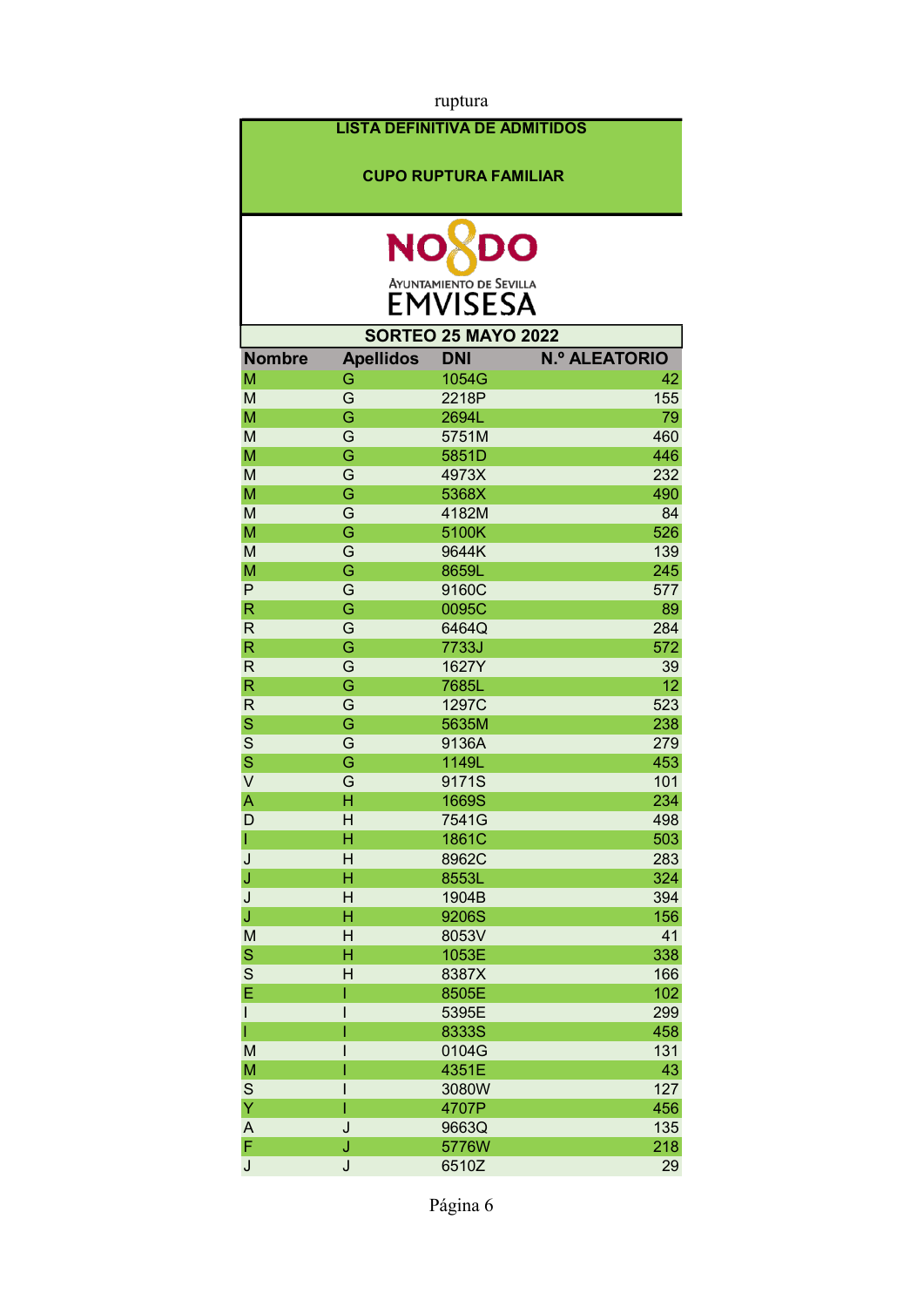| ruptura        |                                      |                                |                      |
|----------------|--------------------------------------|--------------------------------|----------------------|
|                | <b>LISTA DEFINITIVA DE ADMITIDOS</b> |                                |                      |
|                |                                      |                                |                      |
|                |                                      | <b>CUPO RUPTURA FAMILIAR</b>   |                      |
|                |                                      |                                |                      |
|                |                                      |                                |                      |
|                | <b>NO</b>                            | DO                             |                      |
|                |                                      | <b>AYUNTAMIENTO DE SEVILLA</b> |                      |
|                |                                      | <b>EMVISESA</b>                |                      |
|                |                                      | <b>SORTEO 25 MAYO 2022</b>     |                      |
| <b>Nombre</b>  | <b>Apellidos</b>                     | <b>DNI</b>                     | <b>N.º ALEATORIO</b> |
| J              | J                                    | 0705W                          | 348                  |
| L              | J                                    | 5221R                          | 11                   |
| L              | J                                    | 7216J                          | 548                  |
| M              | J                                    | 2974K                          | 585                  |
| M              | J                                    | 0694J                          | 187                  |
| Y              | J                                    | 1539E                          | 329                  |
| A              | L                                    | 7232K                          | 128                  |
| $\overline{A}$ | L                                    | 5799R                          | 405                  |
| A              | L                                    | 5900P                          | 455                  |
| $\overline{A}$ | L                                    | 3843A                          | 567                  |
| $\overline{B}$ | L                                    | 5357B                          | 111                  |
| $\mathsf{C}$   | L                                    | 6770C                          | 69                   |
| D              | L                                    | 9368C                          | 356                  |
| E              | L                                    | 1843V                          | 285                  |
| E              | Ĺ                                    | 8072K                          | 535                  |
| E              | L                                    | 8308V                          | 408                  |
| F              | Ĺ                                    | 5199S                          | 386                  |
| H              | L                                    | 5154K                          | 31                   |
| I              | L                                    | 8233C                          | 409                  |
| J              | L                                    | 7444N                          | 377<br>534           |
| J<br>J         | L<br>L                               | 8540G<br>1395S                 | 47                   |
|                | L                                    | 3314Z                          | 527                  |
| J<br>J         | L                                    | 1155N                          | 591                  |
| J              | L                                    | 1076Z                          | 81                   |
| J              | L                                    | 2776E                          | 181                  |
| J              | Ĺ                                    | 5219M                          | 501                  |
| J              | L                                    | 0502D                          | 507                  |
| M              | L                                    | 7781K                          | 407                  |
| M              | L                                    | 1203E                          | 71                   |
| M              | Ĺ                                    | 7805K                          | 553                  |
| M              | L                                    | 0658J                          | 144                  |
| M              | Ĺ                                    | 6857X                          | 515                  |
| M              | L                                    | 5604G                          | 513                  |
| M              | Ĺ                                    | 2761H                          | 70                   |
| $\mathsf{P}$   | L                                    | 6634L                          | 443                  |
| $\mathsf{R}$   | L                                    | 1332V                          | 542                  |
| $\mathsf{R}$   | L                                    | 9039N                          | 254                  |
| $\mathbf S$    | L                                    | 3371L                          | 482                  |
| A              | M                                    | 1122A                          | 543                  |
| A              | M                                    | 2264F                          | 496                  |
| A              | M                                    | 3229P                          | 241                  |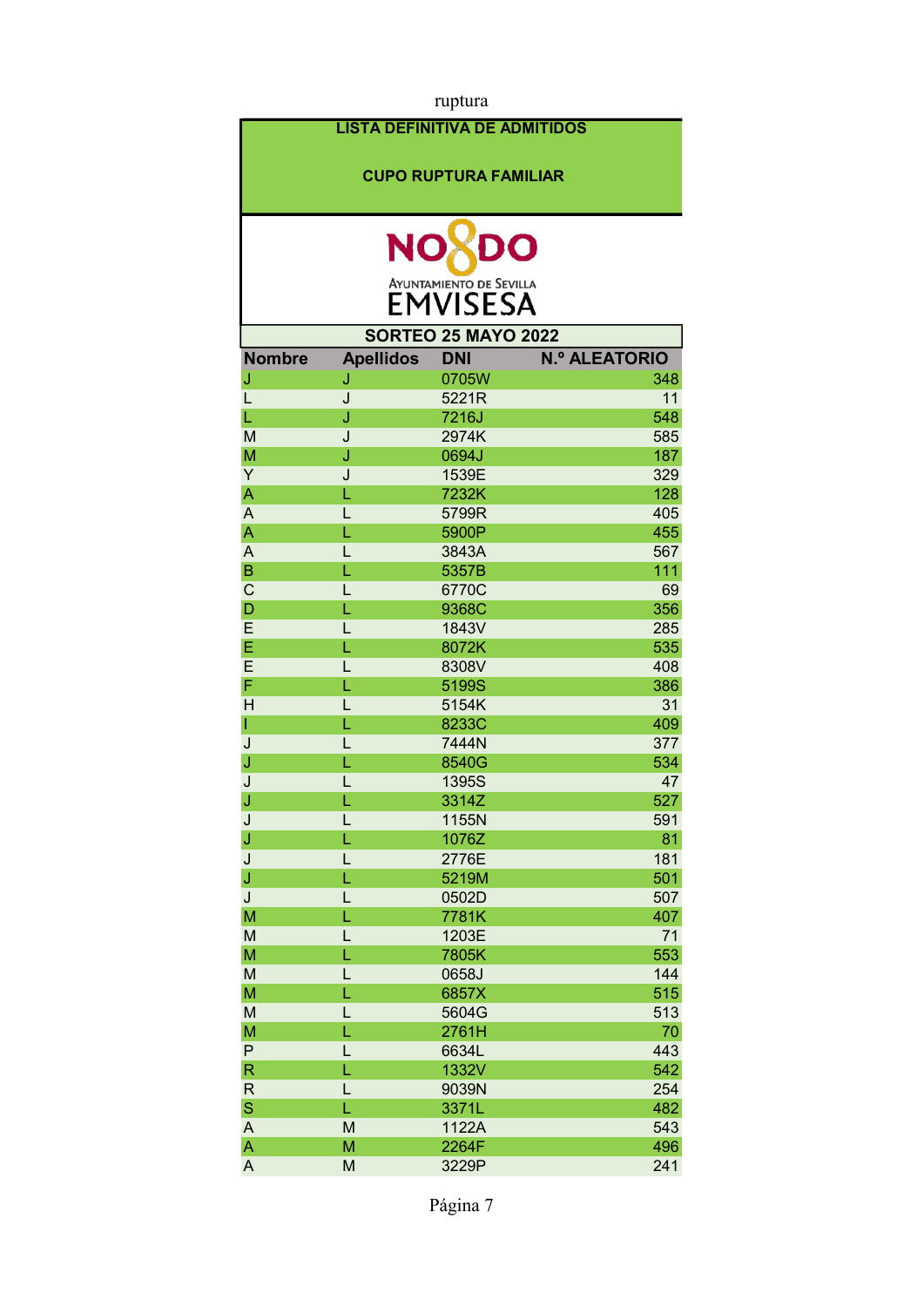| ruptura        |                                      |                                |                      |
|----------------|--------------------------------------|--------------------------------|----------------------|
|                | <b>LISTA DEFINITIVA DE ADMITIDOS</b> |                                |                      |
|                |                                      |                                |                      |
|                |                                      | <b>CUPO RUPTURA FAMILIAR</b>   |                      |
|                |                                      |                                |                      |
|                |                                      |                                |                      |
|                | <b>NO</b>                            | DO                             |                      |
|                |                                      | <b>AYUNTAMIENTO DE SEVILLA</b> |                      |
|                |                                      | <b>EMVISESA</b>                |                      |
|                |                                      | <b>SORTEO 25 MAYO 2022</b>     |                      |
| <b>Nombre</b>  | <b>Apellidos</b>                     | <b>DNI</b>                     | <b>N.º ALEATORIO</b> |
| A              | M                                    | 9766N                          | 143                  |
| A              | M                                    | 5767M                          | 325                  |
| A              | M                                    | 3647D                          | 215                  |
| $\overline{A}$ | M                                    | 0105E                          | 132                  |
| A              | M                                    | 7108K                          | 316                  |
| $\overline{A}$ | M                                    | 8829H                          | 204                  |
| B              | M                                    | 8126N                          | 38                   |
| $\mathsf B$    | M                                    | 8141X                          | 379                  |
| $\mathbf C$    | M                                    | 4539Q                          | 300                  |
| $\mathsf{C}$   | M                                    | 1804N                          | 90                   |
| $\mathbf C$    | M                                    | 0024C                          | 445                  |
| D              | M                                    | 4039S                          | 389                  |
| E              | M                                    | 5283V                          | 374                  |
| F              | M                                    | 0573Q                          | 375                  |
| F              | M                                    | 7476Z                          | 160                  |
| F              | M                                    | 2117E                          | 303                  |
| Н              | M                                    | 8223H                          | 459                  |
| J              | M                                    | 8944K                          | 382                  |
| J              | M                                    | 0602H                          | 383                  |
| J              | M                                    | 5024L                          | 360                  |
| J              | M                                    | 7563L                          | 525                  |
| J              | M                                    | 0906E                          | 106                  |
| J              | M                                    | 6548W                          | 388                  |
| J              | M                                    | 6540D                          | 468                  |
| J              | M                                    | 8305Y                          | 426                  |
| J              | M                                    | 9911N                          | 259                  |
| J              | M                                    | 0206Y                          | 129                  |
| J              | M                                    | 6219N                          | 220                  |
| J              | M                                    | 5364H                          | 224                  |
| J              | M                                    | 0288M                          | 147                  |
| J              | M                                    | 7974M                          | 211                  |
| L              | M                                    | 8839K                          | 108                  |
| L              | M                                    | 6803M                          | 110                  |
| L<br>M         | M<br>M                               | 6431V                          | 467                  |
|                | M                                    | 7032D                          | 292<br>140           |
| M              | M                                    | 3275H                          | 593                  |
| M              | M                                    | 2269X                          |                      |
| M<br>M         | M                                    | 7925P<br>6235M                 | 522<br>173           |
| M              | M                                    | 3262C                          | 34                   |
| M              | M                                    | 4906Z                          | 195                  |
| M              | M                                    | 9204M                          | 126                  |
|                |                                      |                                |                      |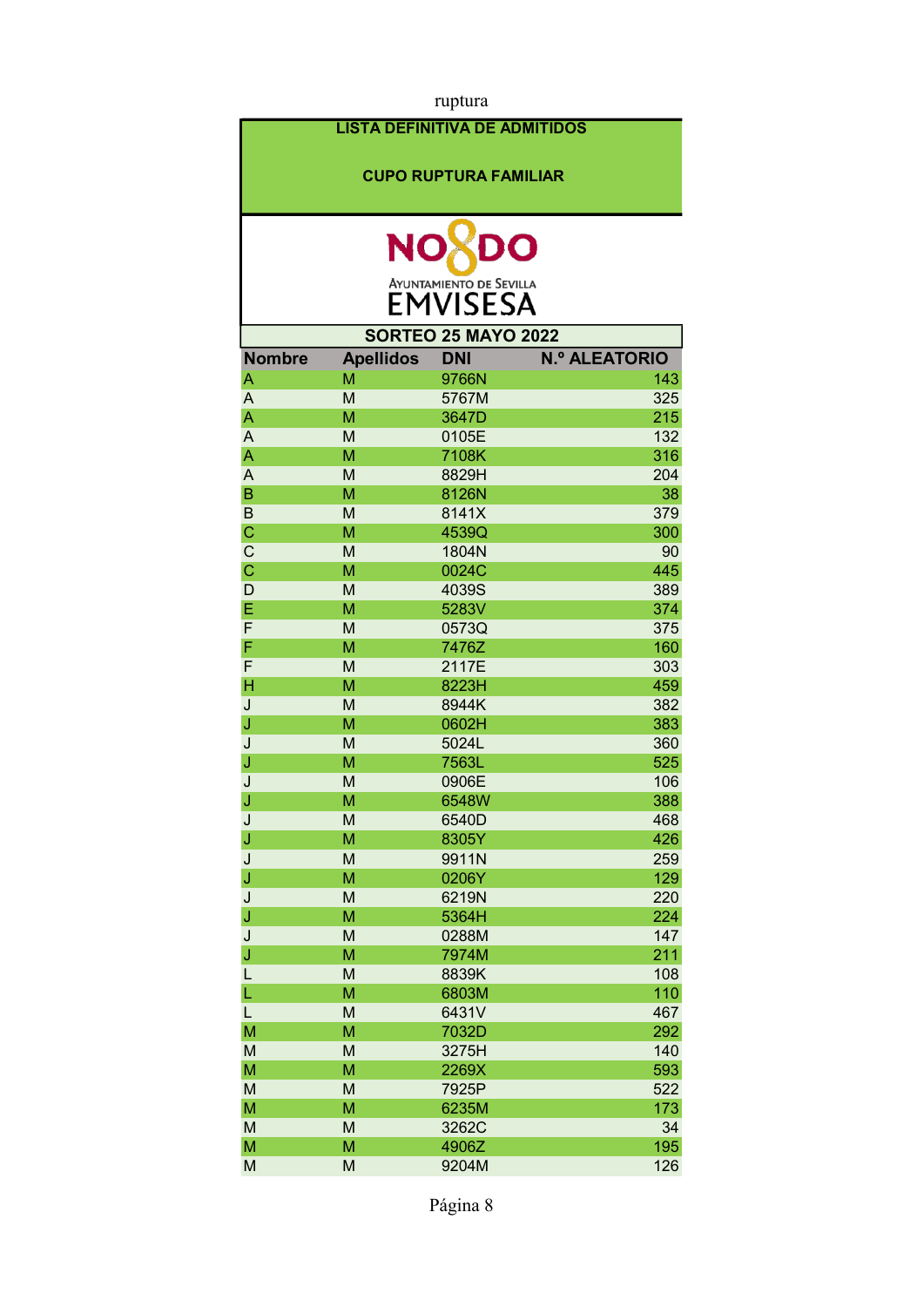| ruptura          |                                      |                                                   |                      |
|------------------|--------------------------------------|---------------------------------------------------|----------------------|
|                  | <b>LISTA DEFINITIVA DE ADMITIDOS</b> |                                                   |                      |
|                  |                                      |                                                   |                      |
|                  |                                      | <b>CUPO RUPTURA FAMILIAR</b>                      |                      |
|                  |                                      |                                                   |                      |
|                  | <b>NO</b>                            | DO                                                |                      |
|                  |                                      | <b>AYUNTAMIENTO DE SEVILLA</b><br><b>EMVISESA</b> |                      |
|                  |                                      |                                                   |                      |
|                  |                                      | <b>SORTEO 25 MAYO 2022</b>                        |                      |
| <b>Nombre</b>    | <b>Apellidos</b>                     | <b>DNI</b>                                        | <b>N.º ALEATORIO</b> |
| M                | M                                    | 6163H                                             | 420<br>227           |
| M                | M<br>M                               | 6325L<br>1303Y                                    | 352                  |
| M<br>M           | M                                    | 7742H                                             | 353                  |
| M                | M                                    | 9216M                                             | 268                  |
| M                | M                                    | 5216T                                             | $\overline{2}$       |
| M                | M                                    | 0127T                                             | 213                  |
| N                | M                                    | 5136A                                             | 349                  |
| N                | M                                    | 9912V                                             | 580                  |
| $\circ$          | M                                    | 9760C                                             | 7                    |
| $\circ$          | M                                    | 6642V                                             | 30                   |
| P                | M                                    | 8973Z                                             | 589                  |
| $\mathsf{P}$     | M                                    | 5514H                                             | 271                  |
| P                | M                                    | 1053Z                                             | 115                  |
| $\mathsf{R}$     | M                                    | 9869Q                                             | 280                  |
| $\mathsf{R}$     | M                                    | 2466Z                                             | 189                  |
| $\mathsf{R}$     | M                                    | 7889B                                             | 474                  |
| $\mathsf{R}$     | M                                    | 2471L                                             | 341                  |
| $\mathsf{R}$     | M                                    | 4475V                                             | 177                  |
| $\mathsf{R}$     | M                                    | 7779L                                             | 470                  |
| R                | M                                    | 6898W                                             | 385                  |
| R                | M                                    | 3261Z                                             | 281                  |
| S                | M                                    | 6413P                                             | 544                  |
| $\mathbf S$      | M                                    | 5051F                                             | 154                  |
| S                | M                                    | 8629D                                             | 452                  |
| T                | M                                    | 9465D                                             | 205                  |
| V                | M                                    | 8019B                                             | 373                  |
| Y                | M                                    | 4340Q                                             | 288                  |
| Y                | M                                    | 2928Q                                             | 376                  |
| $\boldsymbol{Z}$ | M                                    | 3815K                                             | 255                  |
| A                | N                                    | 1197K                                             | 10                   |
| A                | N                                    | 6730J                                             | 418                  |
| G                | Ñ                                    | 3167M                                             | 44                   |
| J                | N                                    | 8101N                                             | 565                  |
| J                | Ñ                                    | 7676Y                                             | 163                  |
| M                | N                                    | 6601M                                             | $\mathbf{1}$         |
| M                | Ñ                                    | 6828B                                             | 65                   |
| $\mathsf{N}$     | N                                    | 7118D                                             | 368                  |
| $\mathsf R$      | N                                    | 3969D                                             | 24                   |
| V                | N                                    | 2009D                                             | 335                  |
| F                | $\circ$                              | 2430A                                             | 263                  |
| F                | O                                    | 9860F                                             | 421                  |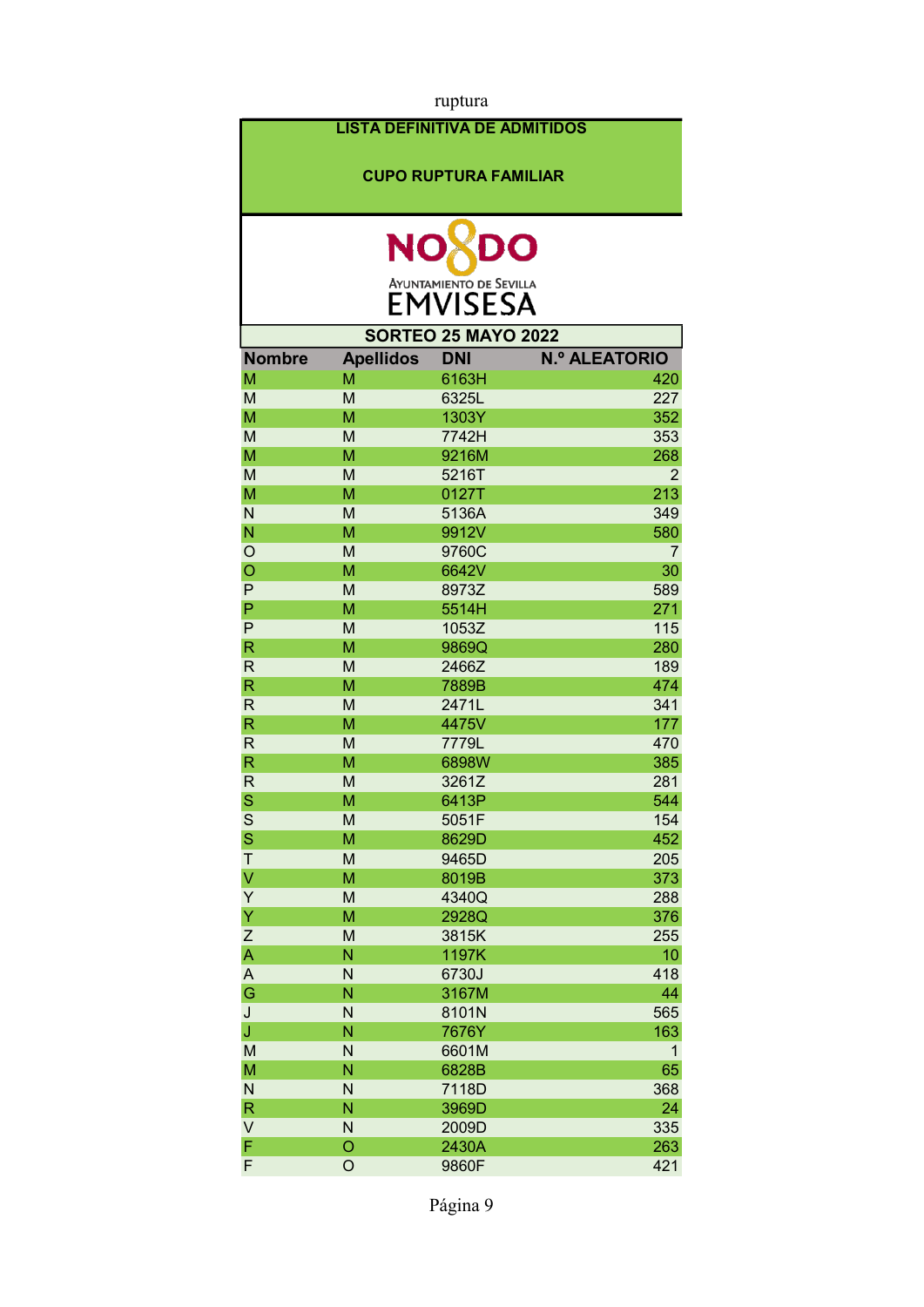|               |                                      | ruptura                        |                      |
|---------------|--------------------------------------|--------------------------------|----------------------|
|               | <b>LISTA DEFINITIVA DE ADMITIDOS</b> |                                |                      |
|               |                                      | <b>CUPO RUPTURA FAMILIAR</b>   |                      |
|               |                                      |                                |                      |
|               | NC                                   | DO                             |                      |
|               |                                      | <b>AYUNTAMIENTO DE SEVILLA</b> |                      |
|               |                                      | <b>EMVISESA</b>                |                      |
|               |                                      | <b>SORTEO 25 MAYO 2022</b>     |                      |
| <b>Nombre</b> | <b>Apellidos</b>                     | <b>DNI</b>                     | <b>N.º ALEATORIO</b> |
| F             | O                                    | 1918F                          | 120                  |
| I             | $\overline{O}$                       | 4896D                          | 19                   |
| J             | $\overline{O}$                       | 2958P                          | 138                  |
| M             | O                                    | 1336N                          | 584                  |
| $\mathsf{R}$  | O                                    | 7042P                          | 471                  |
| A             | P                                    | 4336G                          | 249                  |
| A             | P                                    | 8300X                          | 15                   |
| A             | P                                    | 1948H                          | 225                  |
| A             | P                                    | 4590Y                          | 6                    |
| A             | P                                    | 4220N                          | 365                  |
| $\mathsf{C}$  | P                                    | 0899B                          | 477                  |
| $\mathsf C$   | P                                    | 3723A                          | 56                   |
| Ċ             | P                                    | 6289Y                          | 264                  |
| $\mathsf{C}$  | P                                    | 3008N                          | 274                  |
| Ċ             | P                                    | 0899Y                          | 35                   |
| E             | P                                    | 6906R                          | 214                  |
| E             | P                                    | 6472B                          | 359                  |
| E             | P                                    | 6104C                          | 91                   |
| F             | P                                    | 0868L                          | 332                  |
| F             | P                                    | 1946W                          | 314                  |
| F             | P                                    | 4419Z                          | 387                  |
| G             | $\sf P$                              | 3476Z                          | 262                  |
| ı             | P                                    | 5033X                          | 561                  |
| $\mathsf{l}$  | P                                    | 4771C                          | 392                  |
| J             | P                                    | 9970L                          | 510                  |
| J             | P                                    | 5487Z                          | 114                  |
| J             | P                                    | 3028M                          | 339                  |
| M             | P                                    | 7420T                          | 417                  |
| M             | P                                    | 4412E                          | 231                  |
| M             | P                                    | 2190A                          | 404                  |
| M             | P<br>P                               | 0834T                          | 17                   |
| M             | P                                    | 8073K                          | 400                  |
| M             |                                      | 4049V                          | 558                  |
| M<br>M        | P<br>P                               | 2635Z<br>5387L                 | 122<br>146           |
|               | P                                    |                                |                      |
| M             | P                                    | 4671B                          | 478                  |
| M             | P                                    | 0241X                          | 331<br>157           |
| M<br>M        | P                                    | 1090X<br>7151R                 | 256                  |
| M             | P                                    |                                |                      |
| N             | P                                    | 3593M<br>8369H                 | 320<br>434           |
| N             | P                                    | 0468V                          | 566                  |
|               |                                      |                                |                      |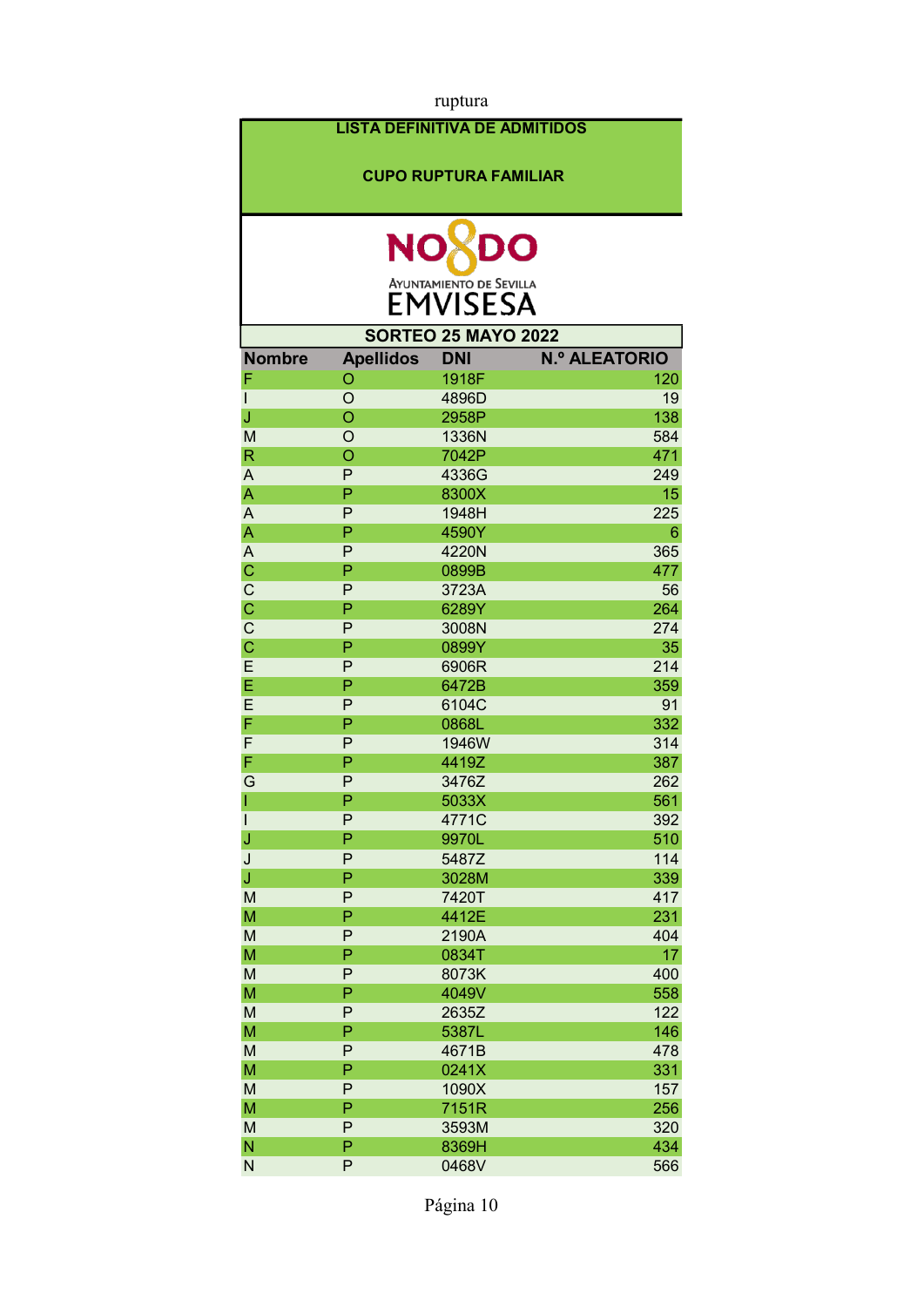| ruptura                 |                         |                                      |                      |
|-------------------------|-------------------------|--------------------------------------|----------------------|
|                         |                         | <b>LISTA DEFINITIVA DE ADMITIDOS</b> |                      |
|                         |                         |                                      |                      |
|                         |                         | <b>CUPO RUPTURA FAMILIAR</b>         |                      |
|                         |                         |                                      |                      |
|                         |                         |                                      |                      |
|                         | <b>NO</b>               | DO                                   |                      |
|                         |                         |                                      |                      |
|                         |                         | <b>AYUNTAMIENTO DE SEVILLA</b>       |                      |
|                         |                         | <b>EMVISESA</b>                      |                      |
|                         |                         | <b>SORTEO 25 MAYO 2022</b>           |                      |
| <b>Nombre</b>           | <b>Apellidos</b>        | <b>DNI</b>                           | <b>N.º ALEATORIO</b> |
| N                       | P                       | 7777N                                | 590                  |
| $\mathsf{R}$            | P                       | 3927M                                | 570                  |
| $\overline{\mathsf{R}}$ | P                       | 6266N                                | 587                  |
| S                       | P                       | 4977C                                | 50                   |
| T                       | P                       | 5594A                                | 573                  |
| $\mathsf T$             | P                       | 2476R                                | 150                  |
| $\vee$                  | P                       | 9004N                                | 466                  |
| $\sf X$                 | P                       | 1239F                                | 444                  |
| Ÿ                       | P                       | 6408M                                | 192                  |
| $\overline{\mathsf{A}}$ | Q                       | 8037Y                                | 342                  |
| S                       | Q                       | 9865K                                | 495                  |
| $\overline{A}$          | R                       | 7102D                                | 237                  |
| A                       | R                       | 2342Q                                | 136                  |
| $\overline{A}$          | R                       | 0037D                                | 555                  |
| A                       | R                       | 6372V                                | 123                  |
| $\overline{A}$          | R                       | 4224Q                                | 149                  |
| $\overline{\mathsf{A}}$ | R                       | 5106L                                | 322                  |
| $\overline{A}$          | $\mathsf{R}$            | 0609C                                | 529                  |
| A                       | R                       | 0240F                                | 586                  |
| A                       | $\mathsf{R}$            | 2376E                                | 176                  |
| B                       | R                       | 1999M                                | 334                  |
| B                       | R                       | 7557Q                                | 250                  |
| B                       | R                       | 3624G                                | 83                   |
| $\overline{C}$          | $\mathsf R$             | 3046Q                                | 68                   |
| $\overline{C}$          | R                       | 9687T                                | 94                   |
| $\overline{C}$          | $\mathsf R$             | 4431Q                                | 221<br>55            |
| $\frac{C}{C}$           | R<br>R                  | 2453N<br>5837S                       | 301                  |
|                         | R                       | 9387Z                                | 402                  |
| $\frac{C}{C}$           | $\mathsf{R}$            | 0841J                                | 63                   |
| $\mathsf{D}$            | $\overline{\mathsf{R}}$ | 5170D                                | 492                  |
| D                       | $\mathsf{R}$            | 1124A                                | 364                  |
| E                       | $\overline{\mathsf{R}}$ | 2269N                                | 347                  |
| E                       | $\mathsf R$             | 0181S                                | 422                  |
| E                       | $\overline{\mathsf{R}}$ | 6101F                                | 362                  |
| E                       | $\mathsf{R}$            | 4400Q                                | 229                  |
| E                       | R                       | 8412M                                | 308                  |
| F                       | $\mathsf R$             | 6252X                                | 479                  |
| G                       | R                       | 0097A                                | 54                   |
| ı                       | $\mathsf R$             | 8620D                                | 216                  |
| 1                       | R                       | 7081A                                | 415                  |
| $\mathsf{l}$            | R                       | 0619T                                | 203                  |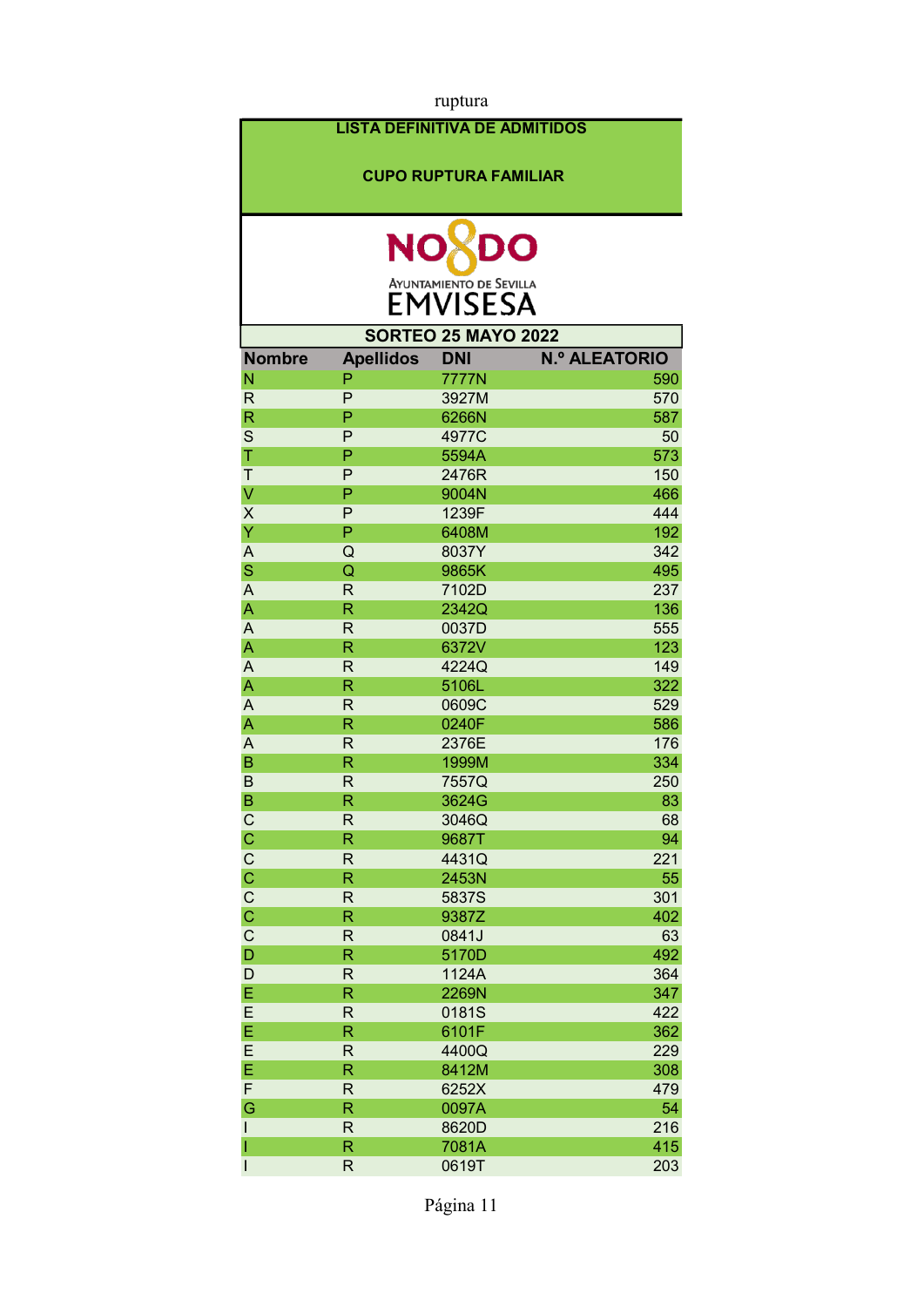| ruptura       |                         |                                      |                      |
|---------------|-------------------------|--------------------------------------|----------------------|
|               |                         | <b>LISTA DEFINITIVA DE ADMITIDOS</b> |                      |
|               |                         |                                      |                      |
|               |                         | <b>CUPO RUPTURA FAMILIAR</b>         |                      |
|               |                         |                                      |                      |
|               |                         |                                      |                      |
|               | <b>NO</b>               | DO                                   |                      |
|               |                         |                                      |                      |
|               |                         | <b>AYUNTAMIENTO DE SEVILLA</b>       |                      |
|               |                         | <b>EMVISESA</b>                      |                      |
|               |                         | <b>SORTEO 25 MAYO 2022</b>           |                      |
| <b>Nombre</b> | <b>Apellidos</b>        | <b>DNI</b>                           | <b>N.º ALEATORIO</b> |
| I             | R                       | 1135L                                | 344                  |
| J             | $\overline{\mathsf{R}}$ | 5192Q                                | 319                  |
| J             | R                       | 2715P                                | 524                  |
| J             | $\mathsf{R}$            | 0225K                                | 483                  |
| J             | R                       | 4109W                                | 579                  |
| J             | R                       | 2648K                                | 430                  |
| J             | R                       | 5798J                                | 423                  |
| J             | R                       | 9743C                                | 112                  |
| J             | R                       | 5338G                                | 378                  |
| J             | $\mathsf{R}$            | 2508C                                | 36                   |
| J             | R                       | 4235C                                | 575                  |
| J             | $\mathsf{R}$            | 6776R                                | 311                  |
| J             | R                       | 0584Z                                | 153                  |
| J             | R                       | 6606C                                | 96                   |
| K             | R                       | 7181A                                | 158                  |
| L             | R                       | 2608K                                | 197                  |
| L             | R                       | 1795X                                | 92                   |
| L             | R                       | 0559M                                | 118                  |
| M             | R                       | 5671T                                | 26                   |
| M             | $\overline{\mathsf{R}}$ | 9679S                                | 497                  |
| M             | R                       | 1041W                                | 121                  |
| M             | R                       | 3801C                                | 488                  |
| M<br>M        | R<br>$\mathsf R$        | 0599Q                                | 384<br>267           |
| M             | $\overline{\mathsf{R}}$ | 2782F<br>0606X                       | 391                  |
| M             | $\mathsf R$             | 6704Z                                | 167                  |
| M             | R                       | 2880K                                | 519                  |
| M             | $\mathsf R$             | 5432T                                | 61                   |
| M             | R                       | 2723M                                | 419                  |
| M             | R                       | 1549Z                                | 337                  |
| M             | $\overline{\mathsf{R}}$ | 4391Z                                | 20                   |
| M             | R                       | 0037E                                | 186                  |
| M             | $\overline{\mathsf{R}}$ | 9049F                                | 37                   |
| M             | $\mathsf R$             | 6116B                                | 165                  |
| N             | $\overline{\mathsf{R}}$ | 3527V                                | 119                  |
| P             | $\mathsf R$             | 3224K                                | 185                  |
| $\mathsf{P}$  | R                       | 2042D                                | 145                  |
| P             | $\mathsf R$             | 6483B                                | 517                  |
| $\mathsf{R}$  | $\overline{\mathsf{R}}$ | 2691R                                | 594                  |
| $\mathsf R$   | $\mathsf R$             | 9268Y                                | 465                  |
| $\mathsf R$   | R                       | 7007Q                                | 228                  |
| $\mathsf{R}$  | $\mathsf R$             | 0773M                                | 563                  |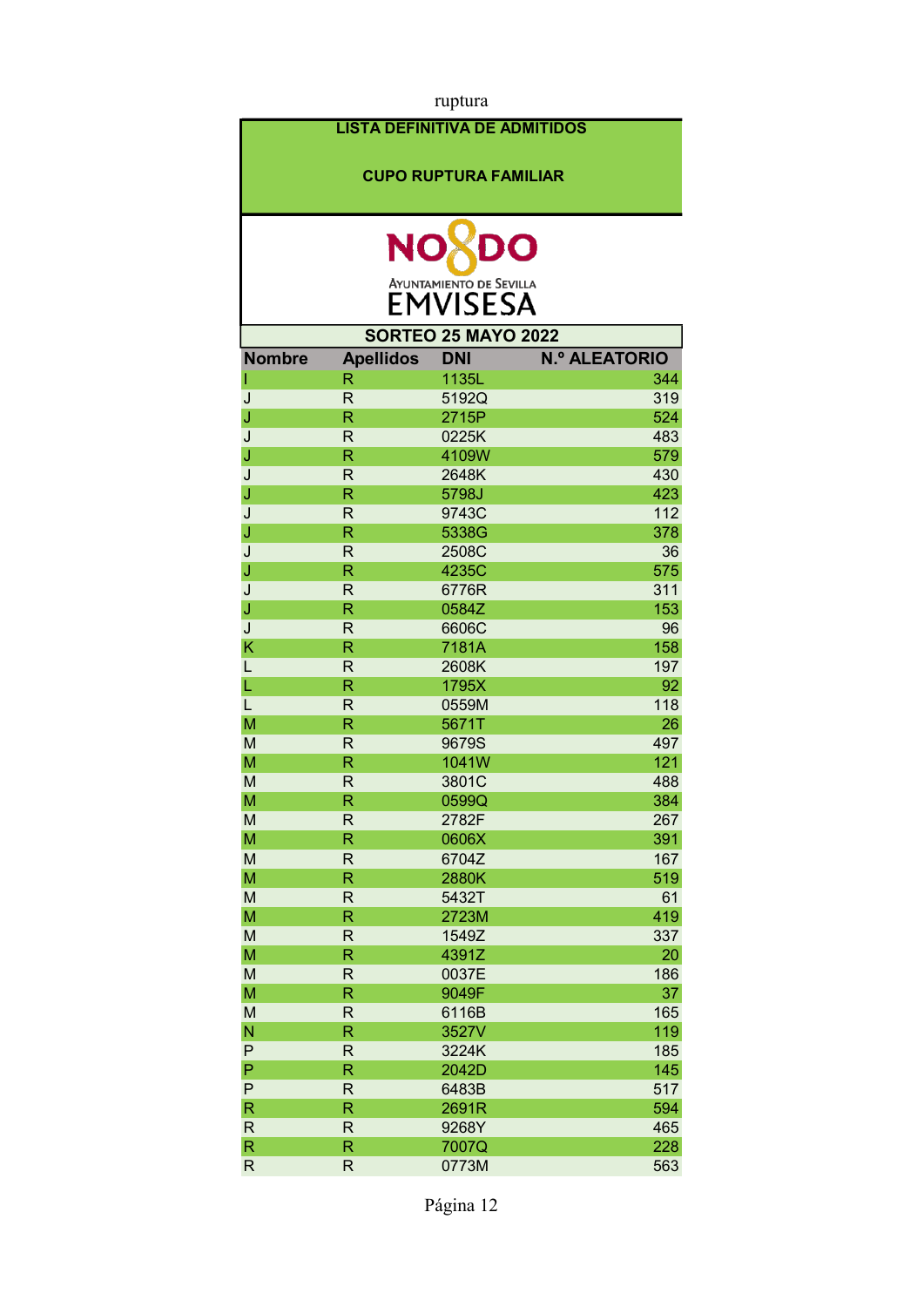|                            |                                      | ruptura                                           |                      |  |  |  |
|----------------------------|--------------------------------------|---------------------------------------------------|----------------------|--|--|--|
|                            | <b>LISTA DEFINITIVA DE ADMITIDOS</b> |                                                   |                      |  |  |  |
|                            |                                      | <b>CUPO RUPTURA FAMILIAR</b>                      |                      |  |  |  |
|                            |                                      |                                                   |                      |  |  |  |
|                            | <b>NO</b>                            | DO                                                |                      |  |  |  |
|                            |                                      | <b>AYUNTAMIENTO DE SEVILLA</b><br><b>EMVISESA</b> |                      |  |  |  |
| <b>SORTEO 25 MAYO 2022</b> |                                      |                                                   |                      |  |  |  |
| <b>Nombre</b>              | <b>Apellidos</b>                     | <b>DNI</b>                                        | <b>N.º ALEATORIO</b> |  |  |  |
| S                          | R                                    | 9036K                                             | 461                  |  |  |  |
| S                          | $\mathsf{R}$                         | 8569W                                             | 531                  |  |  |  |
| S                          | $\mathsf{R}$                         | 1010W                                             | 390                  |  |  |  |
| S                          | $\mathsf{R}$                         | 1199H                                             | 170                  |  |  |  |
| T                          | R                                    | 9614B                                             | 441                  |  |  |  |
| $\overline{A}$             | S                                    | 1961F                                             | 457                  |  |  |  |
| $\overline{\mathsf{A}}$    | S                                    | 0112R                                             | 217                  |  |  |  |
| $\mathsf{C}$               | S                                    | 8489Q                                             | 180                  |  |  |  |
| $\mathbf C$                | S                                    | 3525X                                             | 270                  |  |  |  |
| D                          | S                                    | 4525A                                             | 76                   |  |  |  |
| D                          | S                                    | 5325L                                             | 275                  |  |  |  |
| D                          | S                                    | 6748E                                             | 546                  |  |  |  |
| D                          | S                                    | 7324R                                             | 433                  |  |  |  |
| E                          | S                                    | 7180R                                             | 366                  |  |  |  |
| $\overline{\mathsf{H}}$    | S                                    | 2231C                                             | 244                  |  |  |  |
| J                          | S                                    | 0185V                                             | 272                  |  |  |  |
| J                          | S                                    | 6006K                                             | 116                  |  |  |  |
| J                          | S                                    | 7969T                                             | 273                  |  |  |  |
| J                          | S                                    | 4593Y                                             | 540                  |  |  |  |
| J                          | S                                    | 4275Y                                             | 179                  |  |  |  |
| J                          | S                                    | 2919X                                             | 290                  |  |  |  |
| J                          | $\overline{S}$                       | 9647P                                             | 429                  |  |  |  |
| J                          | S                                    | 3317Z                                             | 326                  |  |  |  |
| Κ                          | S                                    | 9602Q                                             | 541                  |  |  |  |
| $\overline{\mathsf{K}}$    | $\overline{\mathbf{S}}$              | 9201B                                             | 439                  |  |  |  |
| M                          | S                                    | 4526V                                             | 451                  |  |  |  |
| M                          | S                                    | 8963Z                                             | 480                  |  |  |  |
| M                          | S                                    | 6427L                                             | 5                    |  |  |  |
| M                          | $\overline{\mathbf{S}}$              | 4723H                                             | 193                  |  |  |  |
| M                          | S                                    | 9926H                                             | 435                  |  |  |  |
| M                          | $\overline{\mathbf{S}}$              | 1667B                                             | 9                    |  |  |  |
| M                          | $\mathsf{S}$                         | 5441R                                             | 323                  |  |  |  |
| M                          | $\overline{\mathbf{S}}$              | 5677V                                             | 302                  |  |  |  |
| M                          | $\mathsf{S}$                         | 0161V                                             | 424                  |  |  |  |
| M                          | $\mathbf S$                          | 1361W                                             | 506                  |  |  |  |
| M                          | S                                    | 6799Q                                             | 183                  |  |  |  |
| M                          | $\mathbf S$                          | 3538S                                             | 98                   |  |  |  |
| M                          | S                                    | 2986N                                             | 442                  |  |  |  |
| M                          | $\overline{\mathbf{S}}$              | 0370M                                             | 582                  |  |  |  |
| $\mathsf{R}$               | S                                    | 3543F                                             | 261                  |  |  |  |
| $\mathsf R$                | S                                    | 8000P                                             | 581                  |  |  |  |
| $\mathsf{R}$               | S                                    | 4698G                                             | 188                  |  |  |  |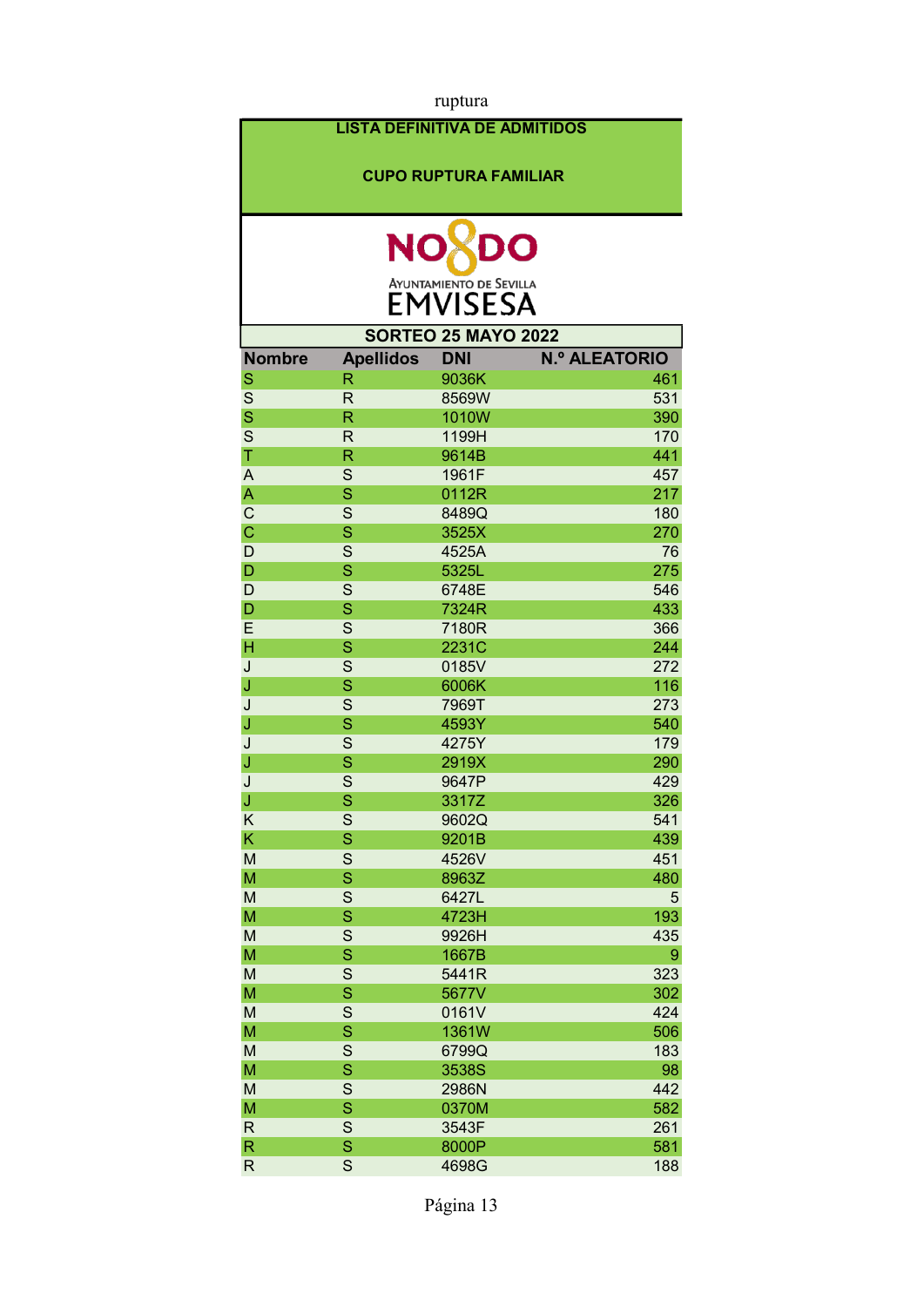| ruptura                              |                  |                |                      |  |  |  |  |  |
|--------------------------------------|------------------|----------------|----------------------|--|--|--|--|--|
| <b>LISTA DEFINITIVA DE ADMITIDOS</b> |                  |                |                      |  |  |  |  |  |
|                                      |                  |                |                      |  |  |  |  |  |
| <b>CUPO RUPTURA FAMILIAR</b>         |                  |                |                      |  |  |  |  |  |
|                                      |                  |                |                      |  |  |  |  |  |
|                                      |                  |                |                      |  |  |  |  |  |
| <b>NO</b><br>DO                      |                  |                |                      |  |  |  |  |  |
|                                      |                  |                |                      |  |  |  |  |  |
| <b>AYUNTAMIENTO DE SEVILLA</b>       |                  |                |                      |  |  |  |  |  |
| <b>EMVISESA</b>                      |                  |                |                      |  |  |  |  |  |
| <b>SORTEO 25 MAYO 2022</b>           |                  |                |                      |  |  |  |  |  |
| <b>Nombre</b>                        | <b>Apellidos</b> | <b>DNI</b>     | <b>N.º ALEATORIO</b> |  |  |  |  |  |
| V                                    | S                | 6495M          | 287                  |  |  |  |  |  |
| $\vee$                               | S                | 9998F          | 450                  |  |  |  |  |  |
| A                                    | T                | 9184P          | 3                    |  |  |  |  |  |
| D                                    | T                | 6378W          | 247                  |  |  |  |  |  |
| E                                    | T                | 9866K          | 13                   |  |  |  |  |  |
| F                                    | T                | 9165E          | 494                  |  |  |  |  |  |
| F                                    | T                | 0174D          | 75                   |  |  |  |  |  |
| G                                    | T                | 9521F          | 260                  |  |  |  |  |  |
| J                                    | Ť                | 0586P          | 294                  |  |  |  |  |  |
| J                                    | T                | 9592C          | 398                  |  |  |  |  |  |
| J                                    | Τ                | 2061W          | 178                  |  |  |  |  |  |
| M                                    | T                | 7852F          | 369                  |  |  |  |  |  |
| M                                    | T                | 2509T          | 40                   |  |  |  |  |  |
| M                                    | T                | 1871K          | 296                  |  |  |  |  |  |
| N                                    | T                | 9776E          | 295                  |  |  |  |  |  |
| $\mathsf{R}$                         | Τ                | 9484R          | 397                  |  |  |  |  |  |
| $\mathbf S$                          | T                | 8882N          | 25                   |  |  |  |  |  |
| A                                    | U                | 9057Y          | 164                  |  |  |  |  |  |
| $\mathsf{C}$<br>$\overline{A}$       | U<br>V           | 8565W          | 431                  |  |  |  |  |  |
| A                                    | V                | 2129J<br>4379F | 355<br>66            |  |  |  |  |  |
| A                                    | V                | 1619W          | 485                  |  |  |  |  |  |
| A                                    | V                | 3156L          | 209                  |  |  |  |  |  |
| A                                    | V                | 0419D          | 190                  |  |  |  |  |  |
| A                                    | V                | 0750K          | 169                  |  |  |  |  |  |
| $\mathsf{C}$                         | V                | 6842B          | 551                  |  |  |  |  |  |
| $\mathsf{C}$                         | V                | 8843E          | 574                  |  |  |  |  |  |
| E                                    | V                | 6934E          | 440                  |  |  |  |  |  |
| F                                    | V                | 2202G          | 73                   |  |  |  |  |  |
| F                                    | V                | 2804Z          | 88                   |  |  |  |  |  |
| J                                    | V                | 2027S          | 141                  |  |  |  |  |  |
| J                                    | V                | 3972P          | 493                  |  |  |  |  |  |
| K                                    | V                | 6978H          | 552                  |  |  |  |  |  |
| L                                    | V                | 4675B          | 253                  |  |  |  |  |  |
| L                                    | V                | 4619S          | 208                  |  |  |  |  |  |
| L                                    | V                | 5175L          | 578                  |  |  |  |  |  |
| L                                    | V                | 3025J          | 252                  |  |  |  |  |  |
| M                                    | V                | 0709K          | 538                  |  |  |  |  |  |
| M                                    | V                | 1068N          | 464                  |  |  |  |  |  |
| M                                    | V<br>V           | 9821K          | 476                  |  |  |  |  |  |
| M                                    |                  | 5762N          | 518                  |  |  |  |  |  |
| M                                    | V                | 6060L          | 251                  |  |  |  |  |  |